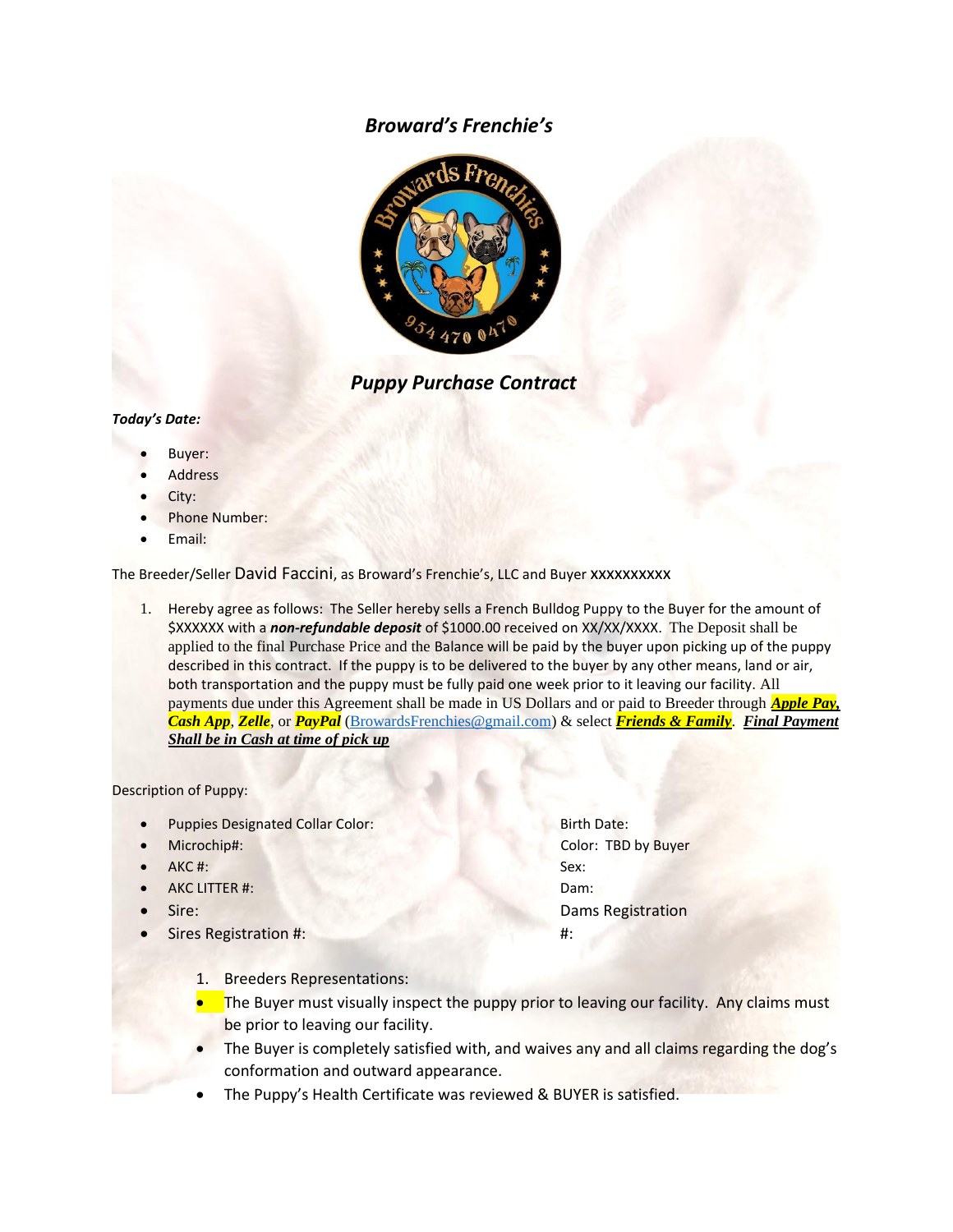- State of Health; Short-Term Health Warranty. The puppy has been examined by a licensed veterinarian and was found to be in good health at that time and has had the immunizations enumerated in the health records provided to Buyer. Buyer, at its own expense, must have the puppy examined by a licensed veterinarian within 48 hours. If within that Examination Period, a licensed veterinarian finds the puppy to be unfit for sale, the puppy may be returned to Breeder (at buyer's expense). The veterinarian must provide a written statement deeming the puppy "unfit for purchase", which must be sent to Breeder within 48 hours of the veterinary examination. The foregoing guarantee expressly excludes any health issues caused by Buyer's ill-treatment, abuse or neglect, any health issues that result from the puppy's transportation from Breeder to Buyer and all minor illnesses and health issues, including upper respiratory infections, allergic reactions, stress colitis/diarrhea, internal or external parasites or contagious viruses (including canine parvovirus), UTIs, vaginitis or umbilical hernias is not covered. Additionally, the guarantee does not cover what is common in the breed such as Cherry Eye, Entropion, loose hips, skin allergies, elongated soft palate and stenotic nares (collapsed nostrils).
- *Health issues are subject to verification by Breeders veterinarian. If puppy is deemed "unfit for purchase" Breeder shall return funds to buyer within 48 hours. Buyer also has option of picking an available litter mate if available, or reserving another puppy from a future litter.*
- The Buyer agrees to pay all transportation costs back to our home.
- **Unauthorized Breeding:** Unless purchasing a Full Registration the puppy is being sold *solely as a companion/pet,* and breeding of the puppy/dog is expressly prohibited. All of Breeder's warranties set forth in this Agreement will become null and void when and if a breeding occurs.
- **AKC Registration & Microchip Registration is the Buyer's Responsibility**
- Long-Term Health Warranty: Breeder provides a six-month warranty from the puppy's date of birth against fatal and any serious life altering genetic disease which adversely affects the health of the animal. This includes severe hip dysplasia which hampers the movement of the dog which requires surgery to correct, kidney, heart, pancreas, spine, clinical signs of DM, and liver problems of a severe life-threatening nature. If the dog dies within this six-month period, the buyer is required to have it autopsied, at owners expense, to ascertain reason of death. If the reason of death is congenital, the seller will replace the puppy as soon as one of equal value becomes available.
- *All breeding stock has been tested for health conditions associated with the breed and found not to be at risk, therefore offspring scientifically speaking will not be at risk.*
- The aforementioned puppy must be returned to Broward's Frenchie's at Buyers expense and all registration papers of said puppy must be signed for transfer of ownership.

This Health Guarantee is void if:

The puppy is not examined by Buyer within 48 hours as of the date of sale listed on the final contract on the date of pick-up.

- The puppy is bred.
- The puppy is not responsibly cared for by a licensed veterinarian with documentation of up-to-date vaccine history, internal and external parasite prevention, which includes heartworm prevention.
- If there any signs of abuse or neglect.
- The puppy is sold/transferred to a new owner.

The Breeder will only warranty *genetic dysplasia*. Later development of dysplasia is not covered as this often can be environmentally produced. Young dogs involved with fast running, exercise on unyielding